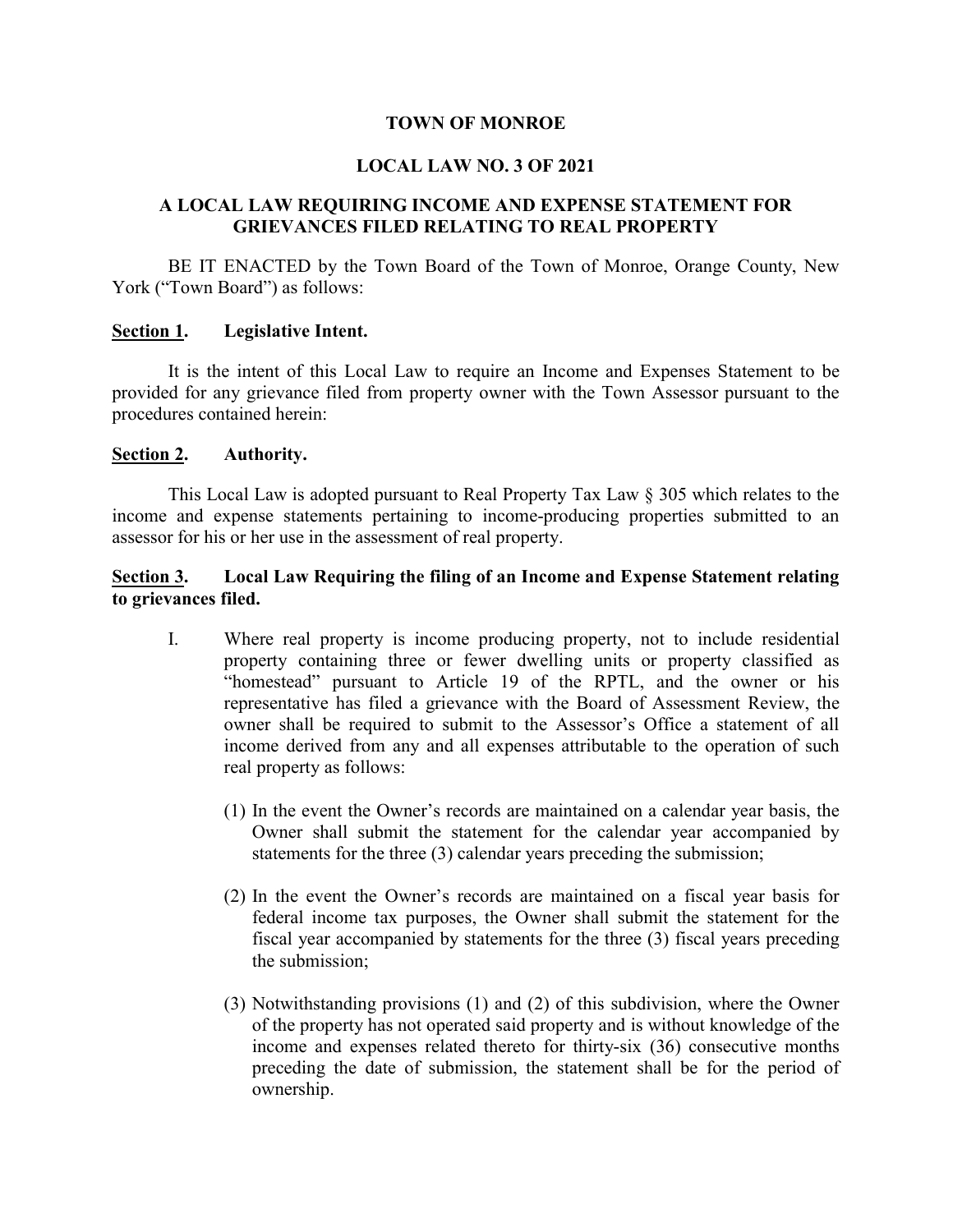- (4) Value is to be determined based upon the full market value of the real property, which is based upon gross income as related to market value from rental and lease information.
- (5) The Town shall not change commercial assessments based on occupancy.
- (6) Upon a showing of good cause by the Owner, the Town Assessor will be permitted to extend the time for filing an income and expense statement by a period not to exceed thirty (30) days.

## II. Contents and Methods of Filing:

- a. Income and Expense Statements shall contain the following declaration: "I certify that all information contained in this statement is true and accurate to the best of my knowledge and belief. I understand that the willful making of any false statement of material fact contained herein will subject me to the provisions of law relevant to the making or filing of false instruments and will render this statement null and void."
- b. The form on which the above statement shall be submitted shall be prepared by the Town Assessor. Copies of such form shall be made available at the office of the department in the county in which the property is located. The Town Assessor may also require that such a statement be submitted electronically as the Town Assessor may determine. Upon a showing of good cause, the Town Assessor may waive any rule requiring electronic filing. The Town Assessor may permit a statement to be filed in another manner as he or she designates.

## III. Grievance Filing and Accompanying Statement:

- a. In the event a grievance is filed with the Board of Assessment Review, grievance must be accompanied by an income and expense statement no later than seven (7) days after the filing of the grievance in all succeeding years.
- b. If the Owner fails to file that income and expense statement within the applicable seven (7), such Owner shall be subject to a penalty not to exceed three percent (3%) of the assessed value of the income producing property for the current fiscal year.
- c. Where this accompanying statement has not been timely filed, the Town Assessor may compel by subpoena the production of the books and records of the owner relevant to the income and expenses of the property. The Town Assessor may also make application to any court of competent jurisdiction for an order compelling the furnishing of such a statement.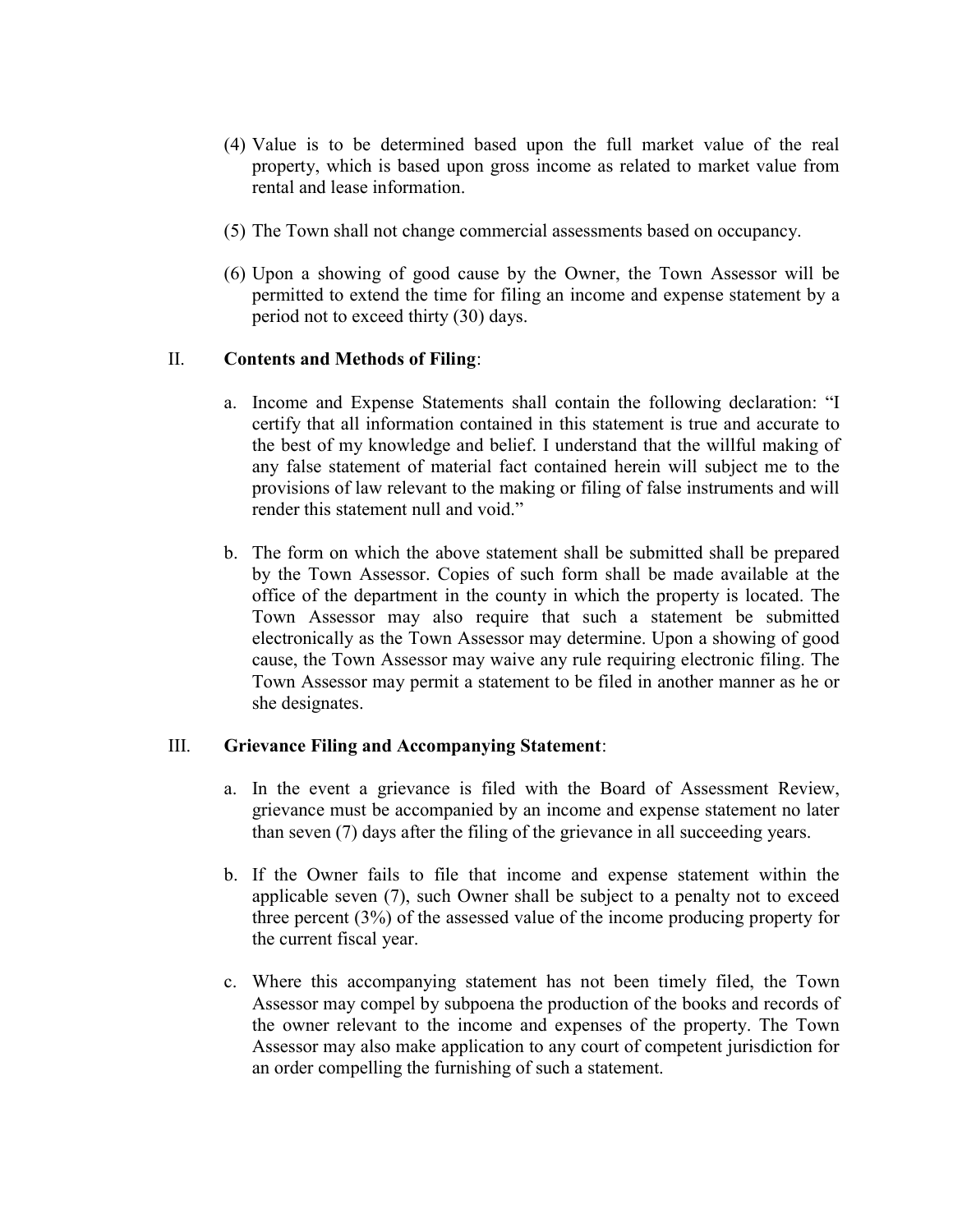# IV. Obligations of the Town Officer:

- a. Except in accordance with judicial mandate, or as otherwise provided by law, it shall be unlawful for the Town Assessor or any Town employee, engaged or retained, to divulge or make known the amount of income and/or expenses of any particulars contained therein.
- b. The Town officer charged with the custody of such statements shall not be required to produce any statements or evidence of anything contained therein in any action or proceeding, except on behalf of the Town or the Town Assessor.
- c. Any violations of the provisions of this section shall be punishable by a fine not exceeding one thousand dollars (\$1,000) or by imprisonment not exceeding one year, or both, at the discretion of the Court. If the offender is an officer or employee of the Town, said offender shall be dismissed from Town Office.

## Section 4. State Environmental Quality Review Act.

Pursuant to 6 NYCRR 617.5 (20) and (27), this Local Law is classified as a Type II action which requires no further review under the State Environmental Quality Review Act.

Section 5. The Town Assessor shall be authorized to promulgate rules and regulations necessary to effectuate the purposes of this section.

# Section 6. Severability.

If a court of competent jurisdiction determines that any clause, sentence, paragraph, subdivision, or part of this Local Law or the application thereof to any person, firm or corporation, or circumstance is invalid or unconstitutional, the court's order or judgment shall not affect, impair, or invalidate the remainder of this Local Law, but shall be confined in its operation to the clause, sentence, paragraph, subdivision, or part of this Local Law or in its application to the person, individual, firm or corporation or circumstance, directly involved in the controversy in which such judgment or order shall be rendered.

# Section 7. Effective date.

This Local Law shall be effective immediately upon filing with the Secretary of State.